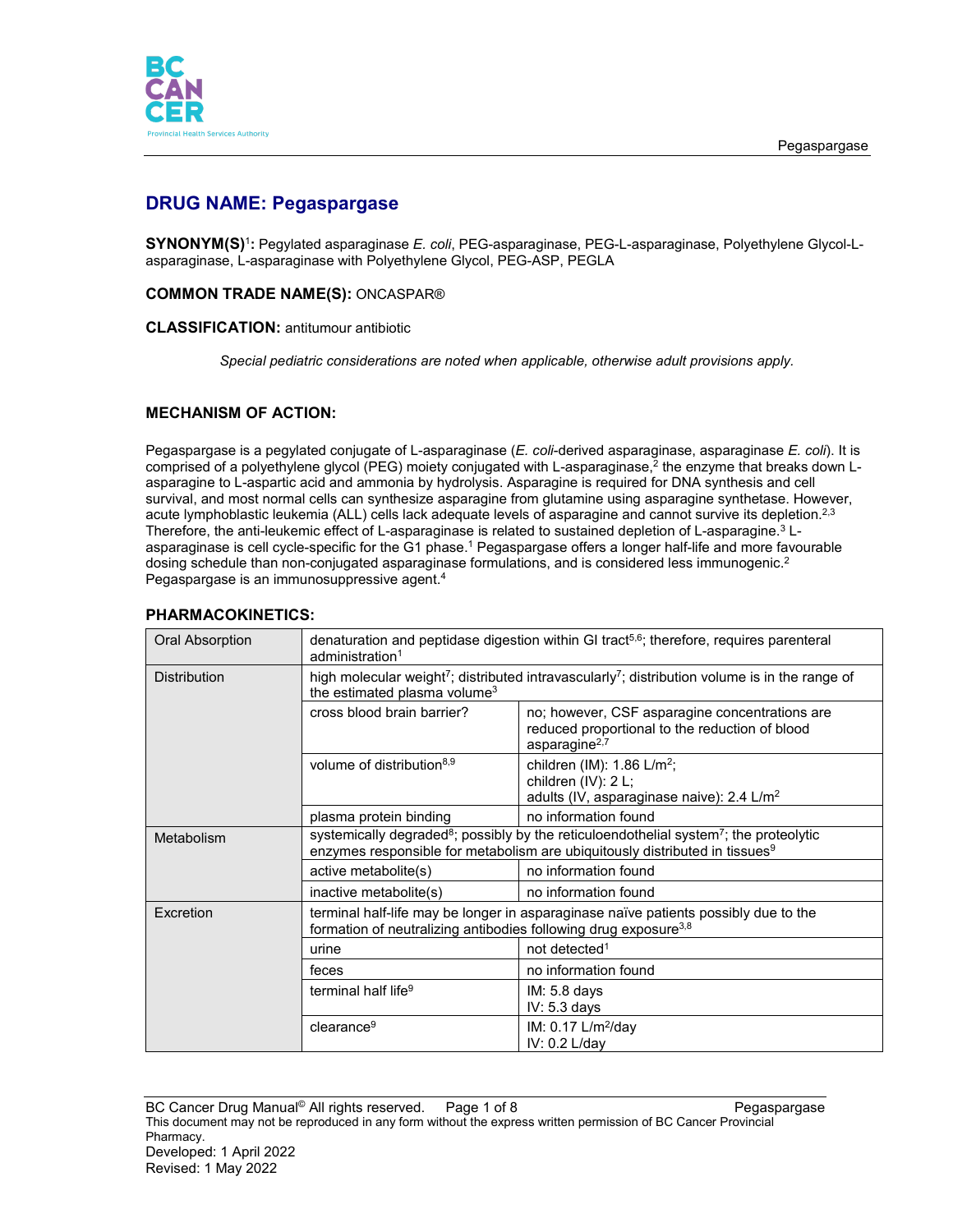

### **USES:**

### *Primary uses: Other uses:*

\*Leukemia, acute lymphoblastic Lymphoma, Natural Killer/T-cell<sup>10,11</sup>

\*Health Canada approved indication

# **SPECIAL PRECAUTIONS:**

### *Contraindications:*

- $\bullet$  history of hypersensitivity reaction to pegaspargase<sup>3</sup>
- past or present pancreatitis, serious hemorrhagic events or thrombosis related to previous asparaginase therapy<sup>3</sup>

#### *Caution:*

- pegaspargase is *not interchangeable* with other asparaginase formulations<sup>1</sup> as formulations differ in concentration, dosing, and indications
- patients with *known hypersensitivity* to other forms of L-asparaginase will have a higher risk of serious reactions to pegaspargase compared to non-hypersensitive patients $9$
- *potential for immunogenicity* exists (secondary to development of binding or neutralizing antibodies to pegaspargase)<sup>9</sup> and may present as either overt allergy or silent inactivation; consider monitoring for asparaginase activity<sup>12</sup>
- pegaspargase is associated with increased *hepatotoxicity*, particularly in combination with other hepatotoxic substances, among patients over 18 years of age, and in patients with pre-existing hepatic impairment<sup>4</sup>
- concurrent administration of *live vaccines* may increase the risk of severe infections; administer live vaccines at least 3 months following termination of treatment4
- pegaspargase may *impair the ability to drive* or operate machines<sup>4</sup>

*Carcinogenicity:* no information found

*Mutagenicity:* Not mutagenic in Ames test.9

**Fertility:** no information found

*Pregnancy:* Multiple malformations and embryolethal effects were observed in animals studies using therapeutic doses of L-asparaginase.<sup>9</sup>

*Breastfeeding* is not recommended due to the potential secretion into breast milk. 9

**Special populations:** Compared to children, **adults** experience a higher incidence of many toxicities, namely elevated liver enzymes, hyperbilirubinemia, hypofibrinogenemia, pancreatitis and thrombosis, but a lower incidence of hypersensitivity and bleeding. 13,14

# **SIDE EFFECTS:**

The table includes adverse events that presented during drug treatment but may not necessarily have a causal relationship with the drug. Because clinical trials are conducted under very specific conditions, the adverse event rates observed may not reflect the rates observed in clinical practice. Adverse events are generally included if they were reported in more than 1% of patients in the product monograph or pivotal trials, and/or determined to be clinically important. 15,16 When placebo-controlled trials are available, adverse events are included if the incidence is  $\geq$  5% higher in the treatment group.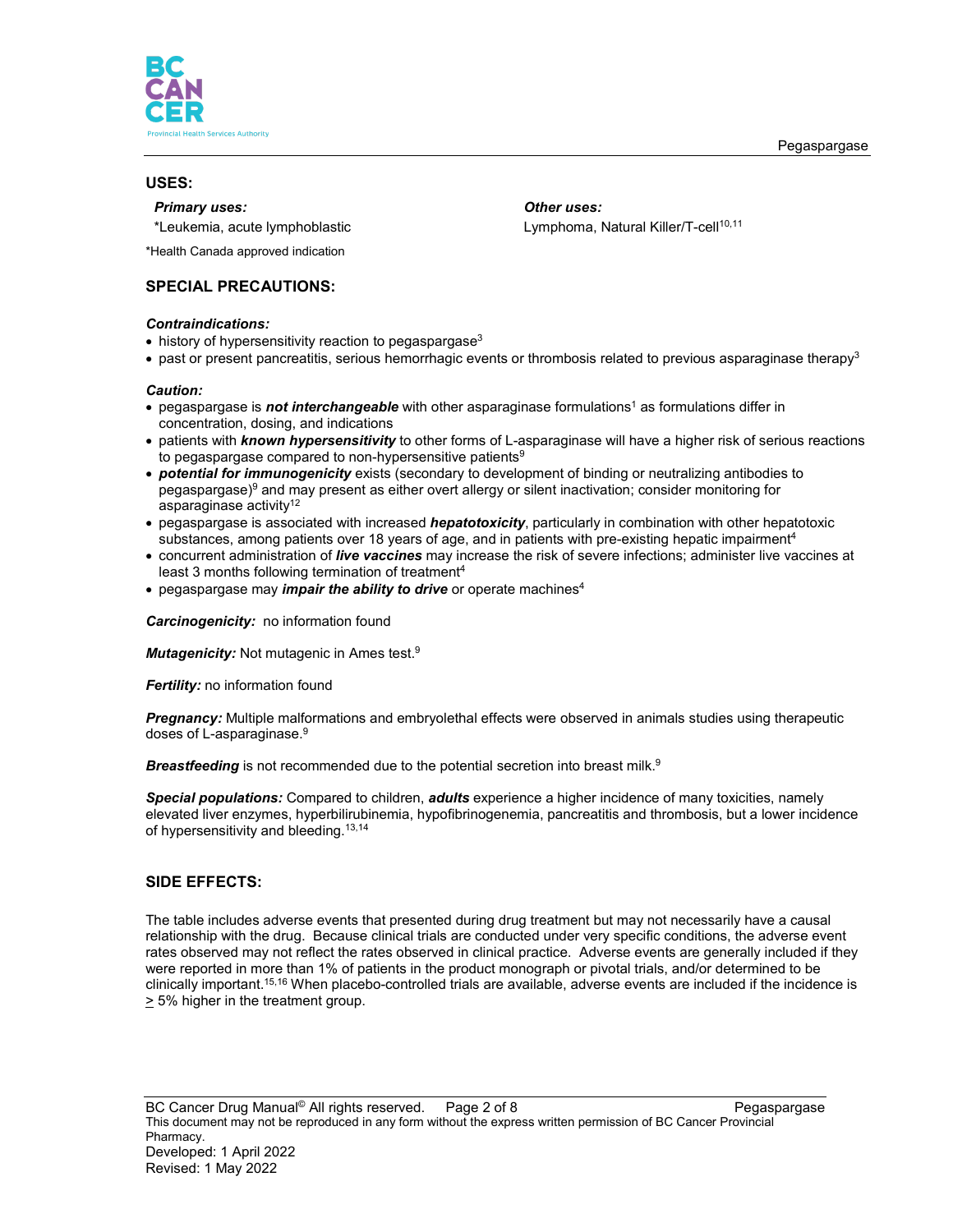

Pegaspargase

| <b>ORGAN SITE</b>                                             | <b>SIDE EFFECT</b>                                                                                                                                              |  |  |
|---------------------------------------------------------------|-----------------------------------------------------------------------------------------------------------------------------------------------------------------|--|--|
| Clinically important side effects are in <b>bold, italics</b> |                                                                                                                                                                 |  |  |
| blood and lymphatic                                           | anemia (1-10%)                                                                                                                                                  |  |  |
| system/ febrile<br>neutropenia                                | coagulopathy (1-10%; severe 2-7%) $8.9$ ; see paragraph following Side Effects table                                                                            |  |  |
|                                                               | febrile neutropenia (≥5%)                                                                                                                                       |  |  |
|                                                               | neutropenia (1-10%)                                                                                                                                             |  |  |
|                                                               | thrombocytopenia (1-10%)                                                                                                                                        |  |  |
| endocrine                                                     | diabetic ketoacidosis                                                                                                                                           |  |  |
|                                                               | hyperosmolar hyperglycemia                                                                                                                                      |  |  |
| gastrointestinal                                              | emetogenic potential: minimal (rare) <sup>17</sup>                                                                                                              |  |  |
|                                                               | abdominal pain (≥10%)                                                                                                                                           |  |  |
|                                                               | ascites (1-10%)                                                                                                                                                 |  |  |
|                                                               | diarrhea (3%)                                                                                                                                                   |  |  |
|                                                               | pancreatitis (1%; severe 2%) <sup>8</sup> ; see paragraph following Side Effects table                                                                          |  |  |
|                                                               | stomatitis (1-10%)                                                                                                                                              |  |  |
|                                                               | vomiting (1-10%)                                                                                                                                                |  |  |
| general disorders and                                         | extravasation hazard: none <sup>18</sup>                                                                                                                        |  |  |
| administration site<br>conditions                             | pyrexia after injection; usually subsides spontaneously                                                                                                         |  |  |
| hepatobiliary                                                 | hepatotoxicity (1-10%); see paragraph following Side Effects table                                                                                              |  |  |
| immune system                                                 | anaphylactic reactions $(1\%)^8$                                                                                                                                |  |  |
|                                                               | antibody formation (2-11%) <sup>13</sup> ; see paragraph following Side Effects table                                                                           |  |  |
|                                                               | hypersensitivity (32% with prior asparaginase hypersensitivity;10% with no prior<br>hypersensitivity) <sup>8</sup> ; see paragraph following Side Effects table |  |  |
|                                                               | rash (≥10%)                                                                                                                                                     |  |  |
|                                                               | urticaria (≥10%)                                                                                                                                                |  |  |
| infections and                                                | infection (5%)                                                                                                                                                  |  |  |
| infestations                                                  | sepsis (3%)                                                                                                                                                     |  |  |
| investigations                                                | activated partial thromboplastin time (APTT) prolongation (≥10%)                                                                                                |  |  |
|                                                               | ALT/AST increase (3-11%, severe 3%) <sup>8</sup> ; independent of dose                                                                                          |  |  |
|                                                               | amylase increase (≥10%)                                                                                                                                         |  |  |
|                                                               | hyperammonemia <sup>19-21</sup> ; see paragraph following Side Effects table                                                                                    |  |  |
|                                                               | hyperbilirubinemia (≥10%; severe 1-2%) <sup>8,9</sup> ; independent of dose                                                                                     |  |  |
|                                                               | fibrinogen (blood) increase (≥10%)                                                                                                                              |  |  |
|                                                               | international normalized ratio (INR) increase (≥10%)                                                                                                            |  |  |
|                                                               | lipase increase (≥10%)                                                                                                                                          |  |  |
| metabolism and nutrition                                      | appetite decrease (1-10%)                                                                                                                                       |  |  |
|                                                               | hypercholesterolemia (1-10%)                                                                                                                                    |  |  |

BC Cancer Drug Manual© All rights reserved. Page 3 of 8 Pegaspargase This document may not be reproduced in any form without the express written permission of BC Cancer Provincial Pharmacy. Developed: 1 April 2022 Revised: 1 May 2022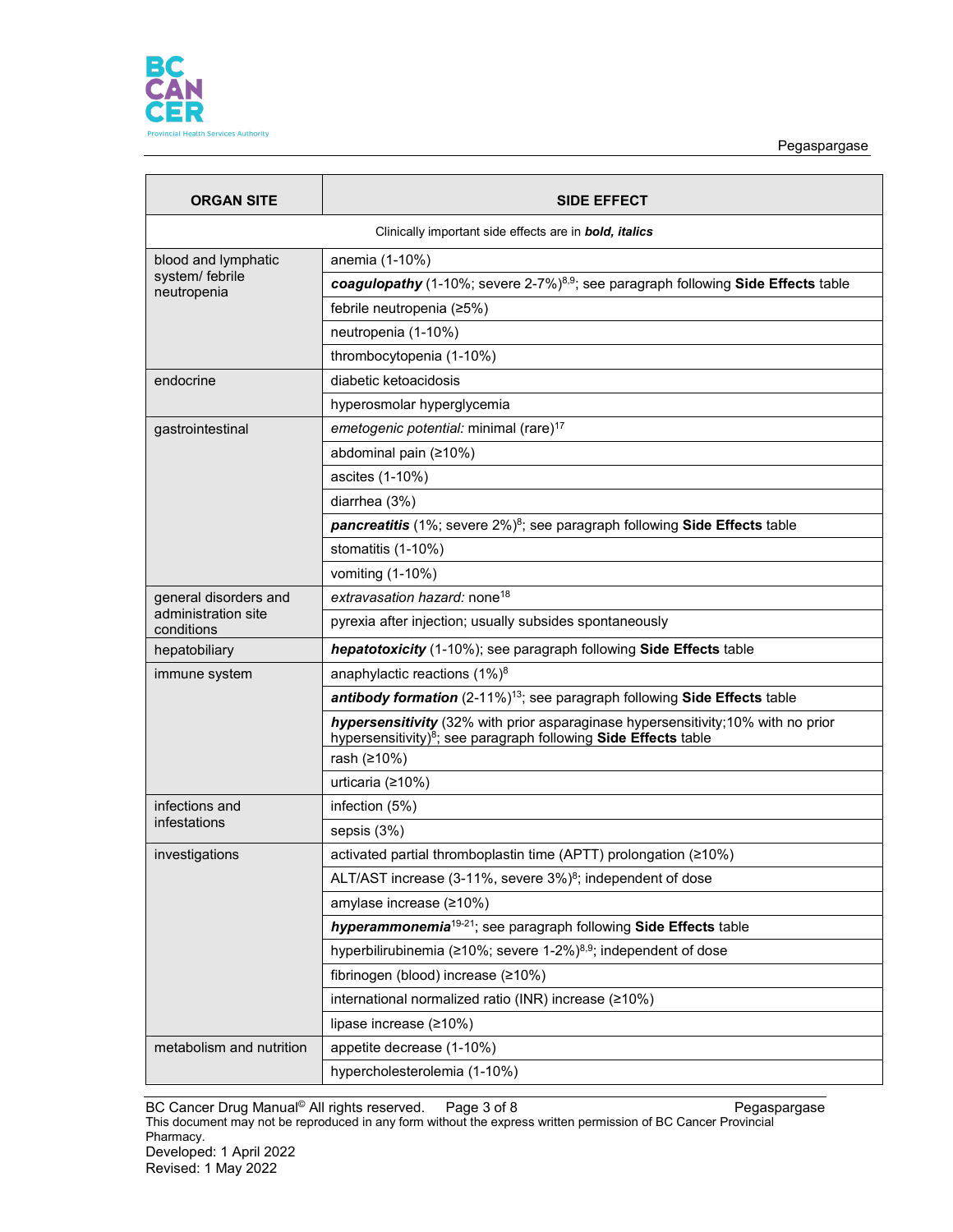

Pegaspargase

| <b>ORGAN SITE</b>                        | <b>SIDE EFFECT</b>                                                                                           |  |  |
|------------------------------------------|--------------------------------------------------------------------------------------------------------------|--|--|
|                                          | Clinically important side effects are in <b>bold</b> , <i>italics</i>                                        |  |  |
|                                          | hyperglycemia (3%; severe 5%) <sup>8</sup> ; may require insulin, glucose intolerance may be<br>irreversible |  |  |
|                                          | hyperlipidemia (1-10%)                                                                                       |  |  |
|                                          | hypertriglyceridemia (≥10%); may require triglyceride-lowering therapy <sup>15</sup>                         |  |  |
|                                          | hypoalbuminemia (≥10%); dose dependent                                                                       |  |  |
|                                          | hypokalemia (1-10%)                                                                                          |  |  |
| musculoskeletal and<br>connective tissue | extremity pain (1-10%)                                                                                       |  |  |
| nervous system                           | cerebral thrombosis $(2\%)$ ; severe $3\%)^8$ ; see paragraph following Side Effects table                   |  |  |
|                                          | convulsion (1-10%)                                                                                           |  |  |
|                                          | peripheral motor neuropathy (1-10%)                                                                          |  |  |
|                                          | reversible posterior leukoencephalopathy syndrome (<1%)                                                      |  |  |
|                                          | syncope (1-10%)                                                                                              |  |  |
| respiratory, thoracic and<br>mediastinal | hypoxia (1-10%)                                                                                              |  |  |
| skin and subcutaneous<br>tissue          | toxic epidermal necrolysis                                                                                   |  |  |
| vascular                                 | embolism (≥10%); see paragraph following Side Effects table                                                  |  |  |
|                                          | hypotension (3%)                                                                                             |  |  |
|                                          | thrombosis (4%); see paragraph following Side Effects table                                                  |  |  |

Adapted from standard reference<sup>9</sup> unless specified otherwise.

Pegaspargase has similar efficacy and toxicity to non-conjugated L-asparaginase. Most adverse effects are attributed to asparagine and glutamine depletion.<sup>22</sup>

Elevated *ammonia* levels are an expected side effect of asparaginase treatment based on the mechanism of action of the enzyme. Asparaginase releases ammonia through the hydrolysis of asparagine to aspartate and glutamine to glutamate. Transient hyperammonemia has been reported in all age groups and occurs irrespective of which asparaginase product is used. The prolonged half-life of pegaspargase may contribute to the accumulation of ammonia over time as elevated levels may not have time to return to baseline before the next dose is given. Patients with elevated ammonia are at risk of encephalopathic hyperammonemia. However, despite high ammonia levels, some patients do not develop symptoms of acute encephalopathy and may remain completely asymptomatic. Monitor ammonia levels in the presence of symptoms such as nausea, vomiting, lethargy, and irritation. Ammonia detoxification may be required.4,19-21

Pegaspargase is associated with *hepatotoxicity* such as hepatic steatosis (fatty liver), cholestasis, icterus, hepatic cell necrosis and hepatic failure with fatal outcome. The risk of hepatic effects may be increased in patients over 18 years of age. Pegaspargase may worsen pre-existing liver impairment and increase the toxicity of concomitant medication that is also hepatically metabolized. Monitor liver function throughout treatment and, in the presence of symptoms of hyperammonemia, monitor ammonia levels as well.<sup>9</sup>

*Hypersensitivity reactions* remain the most frequent adverse effect of pegaspargase treatment even though pegaspargase is considered less immunogenic than non-conjugated asparaginase.22 Hypersensitivity reactions may include a range of reactions from local erythema, swelling, systemic rash, and urticaria to serious and life-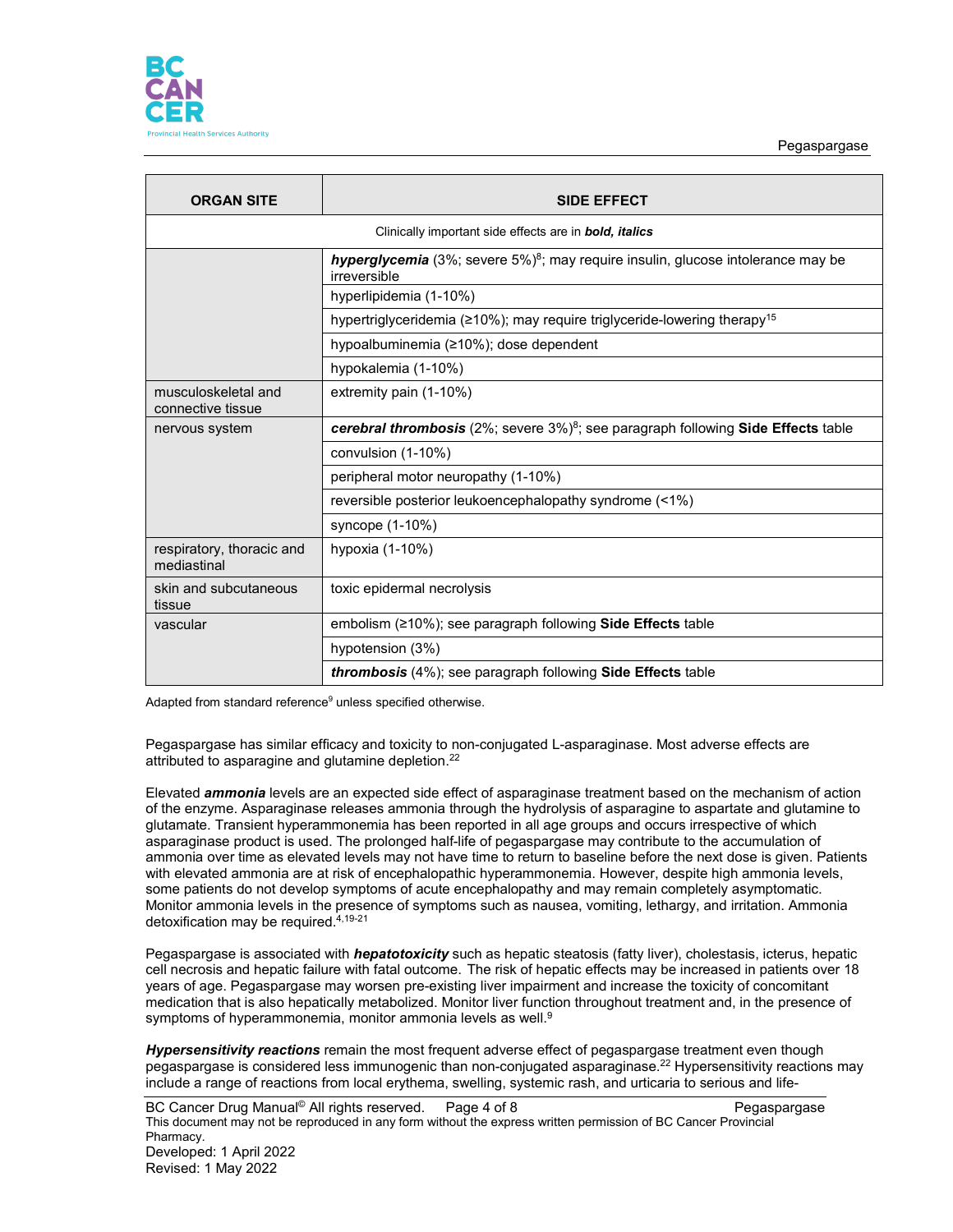

threatening reactions, including anaphylaxis. Risk of hypersensitivity to pegaspargase is affected by prior exposures to asparaginase, the type of asparaginase product used, and concomitant immunosuppressive therapy. Be prepared to treat anaphylaxis with each administration of pegaspargase and monitor patients following each dose. Reactions are managed depending on the severity of the symptoms and may require administration of antihistamines, corticosteroids, and possibly inotropes, vasopressors and/or other countermeasures as indicated. Pegaspargase should be permanently discontinued following a life-threatening hypersensitivity reaction.<sup>2,9,13</sup> Switching to another asparaginase preparation may be considered following a reaction to pegaspargase.<sup>12,16</sup>

Exposure to asparaginase can trigger the development of *anti-asparaginase antibodies*, which have been *a*ssociated with *reduced asparaginase activity.* Overt clinical hypersensitivity is considered a strong indicator that a patient has developed anti-asparaginase antibodies. However, the formation of these neutralizing antibodies has also been demonstrated in the absence of overt hypersensitivity and this phenomenon is known as silent inactivation. Continuing treatment with the same asparaginase formulation in the setting of either overt allergy or silent inactivation may be therapeutically ineffective. Measures to continue treatment, such as premedication (e.g., steroids, antihistamines) and decreasing the infusion rate, do not prevent the inactivation of asparaginase. Consider monitoring asparaginase activity levels for the detection of silent inactivation and also in the setting of hypersensitivity to confirm continued activity of the treatment.<sup>12,14,23</sup> Refer to protocol by which patient is being treated.

Impairment of *pancreatic function* occurs frequently with pegaspargase treatment. The precise mechanism is unknown but may be caused by decreased insulin synthesis secondary to asparagine depletion or necrosis/inflammation of the cells in the pancreas. Pancreatitis may sometimes be fulminant. Rarely, hemorrhagic or necrotising pancreatitis with fatal outcomes have been reported. Monitor blood glucose, triglycerides, serum amylase, and/or lipase to identify early signs of pancreatic inflammation. Clinician may consider continuing treatment in patients with asymptomatic chemical pancreatitis or radiologic abnormalities. Permanently discontinue pegaspargase if pancreatitis is confirmed.8,9,13,15

Asparaginase acts as a *procoagulant*, but can also increase the risk of *bleeding*. Depletion of asparagine leads to decreased synthesis of fibrinogen, plasminogen, Factor IX, Factor X, antithrombin, protein C, and protein S. Most thromboembolic/hemorrhagic events occur during induction therapy with asparaginase. Thrombosis tends to occur more commonly than bleeding, and incidence may be increased in adults and children receiving higher doses of asparaginase. Use pegaspargase cautiously in patients with an underlying coagulopathy or previous hematologic complications from asparaginase. Monitor coagulation parameters at baseline and regularly throughout treatment, particularly in patients receiving concurrent therapy with coagulation-inhibiting effects (e.g., ASA, NSAIDS). Treat severe or symptomatic coagulopathy with fresh-frozen plasma. Discontinue pegaspargase in patients with serious thrombotic events.1-3

# **INTERACTIONS:**

No formal pharmacokinetic drug interaction studies have been conducted. However, pegaspargase may<sup>4</sup>:

- reduce the metabolism/clearance of protein bound drugs and/or increase their toxicity by decreasing serum proteins,
- reduce the metabolism/clearance of other drugs due to its hepatotoxicity,
- negate the action of drugs requiring cell division for their effect by inhibiting protein synthesis and cell division,
- lead to fluctuating coagulation factors and should be used cautiously with drugs having either procoagulant or anticoagulant effects,
- increase the CNS toxicity of other neurotoxic drugs,
- work synergistically with methotrexate and cytarabine if administered subsequent to them,
- be less effective if administered prior to methotrexate or cytarabine due to a weak antagonistic effect,
- be more toxic, and increase the risk of anaphylactic reactions, when it is administered immediately after or simultaneously with vincristine and/or prednisone.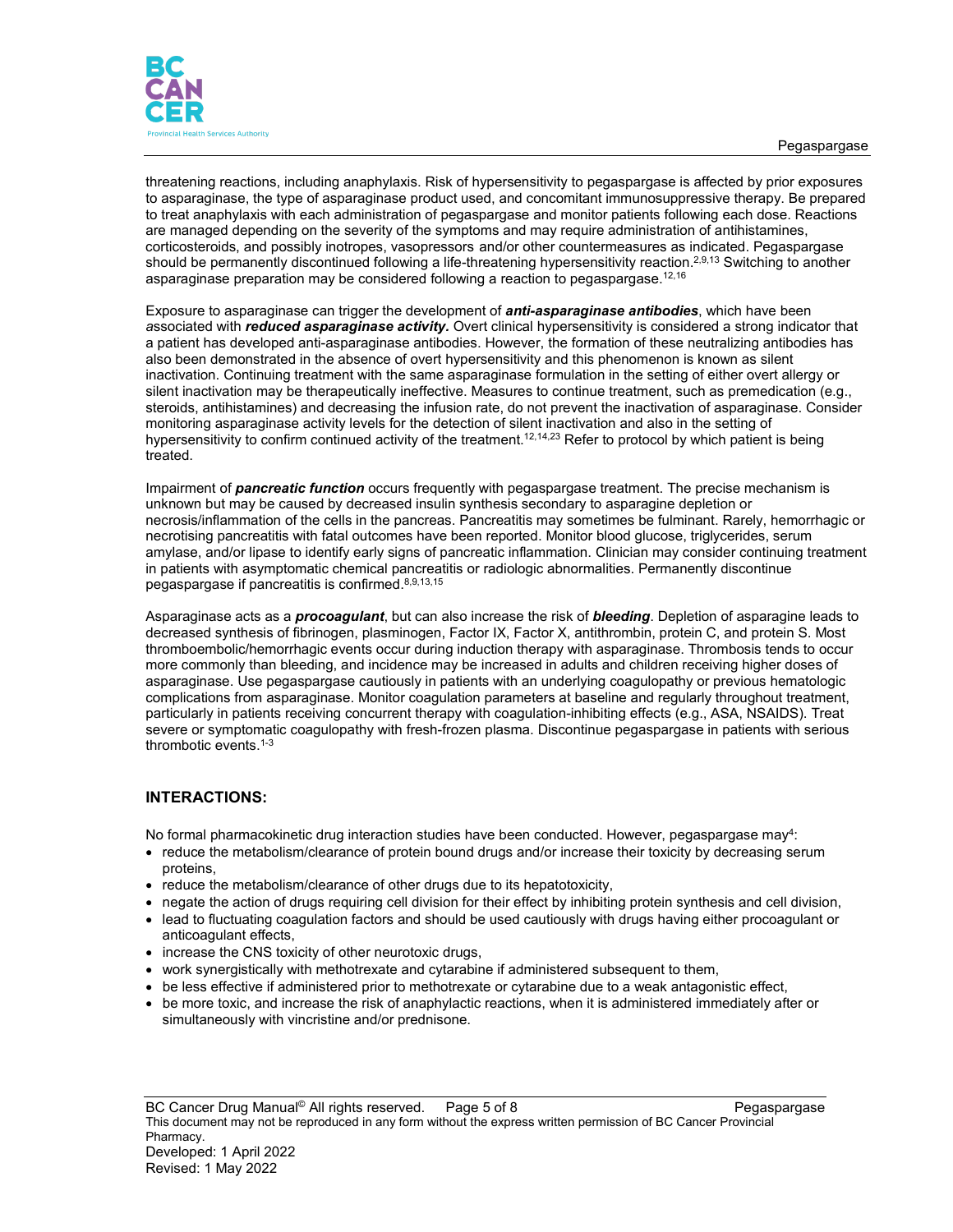

# **SUPPLY AND STORAGE:**

*Injection***:** Servier Canada Inc. supplies pegaspargase as 3750 unit ready-to-use single use (preservative free) vials in a concentration of 750 units/mL. Refrigerate. Store in original packaging to protect from light. Do not shake.<sup>9</sup>

*For basic information on the current brand used at BC Cancer, see [Chemotherapy Preparation and Stability](http://www.bccancer.bc.ca/HPI/DrugDatabase/Appendices/default.htm#chemochart)  [Chart](http://www.bccancer.bc.ca/HPI/DrugDatabase/Appendices/default.htm#chemochart) in Appendix.*

### **SOLUTION PREPARATION AND COMPATIBILITY:**

*For basic information on the current brand used at BC Cancer, see [Chemotherapy Preparation and Stability](http://www.bccancer.bc.ca/HPI/DrugDatabase/Appendices/default.htm#chemochart)  [Chart](http://www.bccancer.bc.ca/HPI/DrugDatabase/Appendices/default.htm#chemochart) in Appendix.*

*Additional information:*

### **PARENTERAL ADMINISTRATION:**

|                                 | BC Cancer administration guideline noted in <b>bold</b> , <i>italics</i>                                                                                                                                    |
|---------------------------------|-------------------------------------------------------------------------------------------------------------------------------------------------------------------------------------------------------------|
| Intradermal                     | no information found                                                                                                                                                                                        |
| Subcutaneous <sup>22</sup>      | has been used                                                                                                                                                                                               |
| Intramuscular $4,23-26$         | max volume injected at one site: 3 mL (adults);<br>2 mL (children and adolescents) <sup>9</sup><br>If higher volumes are required, divide dose and<br>administer at different injection sites. <sup>9</sup> |
| Direct intravenous <sup>9</sup> | do NOT use                                                                                                                                                                                                  |
|                                 |                                                                                                                                                                                                             |
| Intermittent infusion4,23-26    | over $1-2 h$                                                                                                                                                                                                |
| Continuous infusion             | no information found                                                                                                                                                                                        |
| Intraperitoneal                 | no information found                                                                                                                                                                                        |
| Intrapleural                    | no information found                                                                                                                                                                                        |
| Intrathecal                     | no information found                                                                                                                                                                                        |
| Intra-arterial                  | no information found                                                                                                                                                                                        |

## **DOSAGE GUIDELINES:**

Refer to protocol by which patient is being treated. Numerous dosing schedules exist and depend on disease, response and concomitant therapy. Guidelines for dosing also include consideration of absolute neutrophil count (ANC). Dosage may be reduced, delayed or discontinued in patients with bone marrow depression due to cytotoxic/radiation therapy or with other toxicities.

#### *Adults:*

|                            |               | BC Cancer usual dose noted in <b>bold, italics</b>                                                  |
|----------------------------|---------------|-----------------------------------------------------------------------------------------------------|
|                            | Cycle Length: |                                                                                                     |
| Intravenous/intramuscular: | 2 weeks $9:$  | 2500 units/m <sup>2</sup> (range 2000-2500 units/m <sup>2</sup> ) IV or IM for one<br>dose on day 1 |
|                            |               | (total dose per cycle 2500 units/ $m^2$ [range 2000-2500<br>units/ $m^2$ ])                         |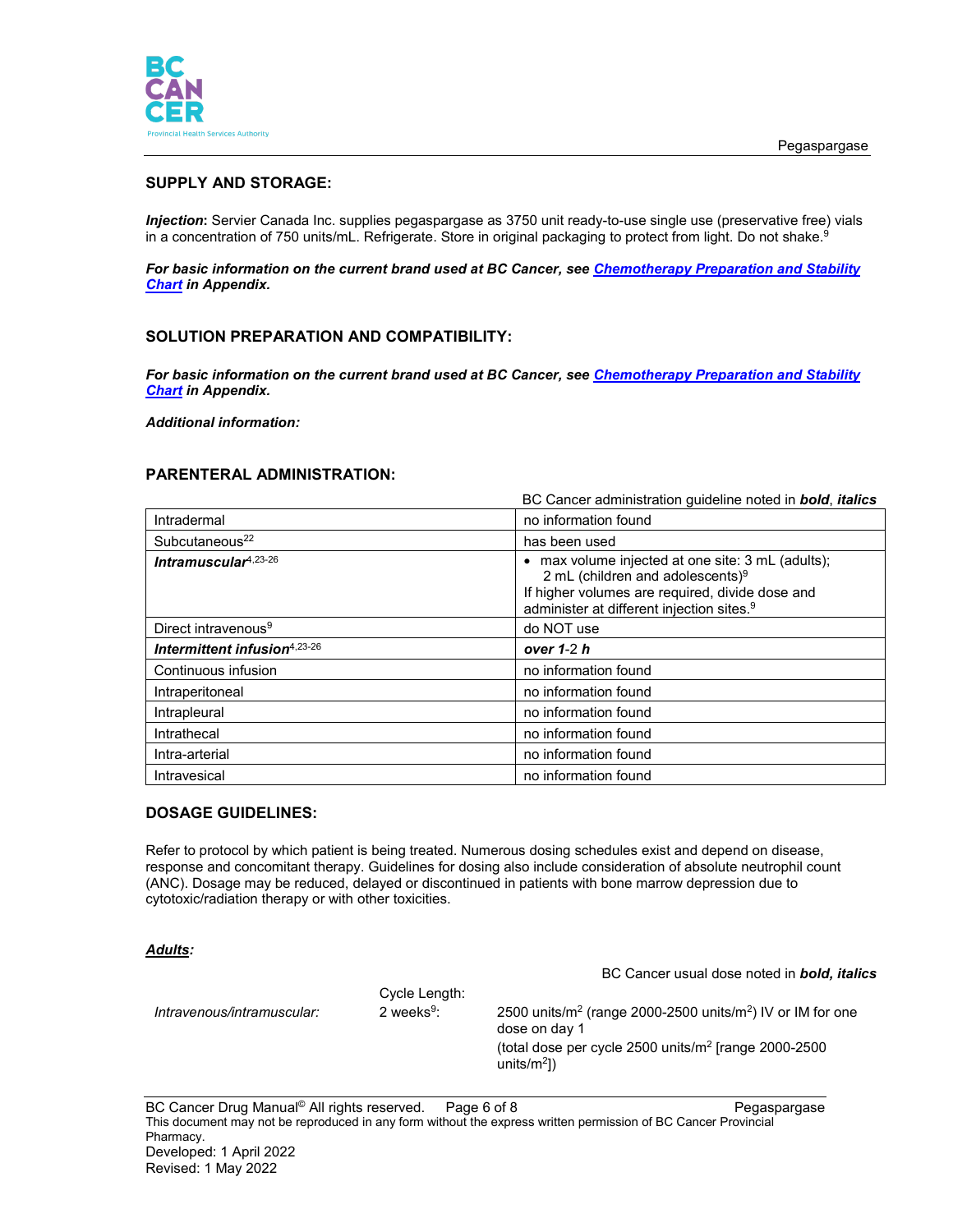Pegaspargase



|                             |                                                                | BC Cancer usual dose noted in bold, italics                                                                                                                                                                                                                                                                             |
|-----------------------------|----------------------------------------------------------------|-------------------------------------------------------------------------------------------------------------------------------------------------------------------------------------------------------------------------------------------------------------------------------------------------------------------------|
|                             | Cycle Length:                                                  |                                                                                                                                                                                                                                                                                                                         |
|                             | 3<br>$\textit{weeks}^{10,11,24,25}$ :                          | 2500 units/ $m^2$ (range 1500-2500 units/m <sup>2</sup> ) IV or IM for one<br>dose on day 1 or day 2                                                                                                                                                                                                                    |
|                             |                                                                | (total dose per cycle 2500 units/m <sup>2</sup> [range 1500-2500<br>units/ $m^2$ ])                                                                                                                                                                                                                                     |
|                             | 4 weeks <sup>11,26-28</sup> :                                  | 1500-2500 units/m <sup>2</sup> IV or IM for one dose on day 8<br>(total dose per cycle range $1500-2500$ units/m <sup>2</sup> )                                                                                                                                                                                         |
|                             | being treated.                                                 | Treatment day and dosing frequency may be based on patient age, treatment<br>phase, and/or length of treatment phase. Refer to protocol by which patient is                                                                                                                                                             |
|                             |                                                                | IV administration may be preferred over IM due to higher bioavailability after IV.<br>Some dosing strategies have used lower pegaspargase doses (e.g., 1000-2000<br>units/m <sup>2</sup> ) and/or capped the dose at 3750 units (1 vial) to minimize the risk of<br>drug-induced toxicities in adults. <sup>14,15</sup> |
| Concurrent radiation:       | no information found                                           |                                                                                                                                                                                                                                                                                                                         |
| Dosage in myelosuppression: | modify according to protocol by which patient is being treated |                                                                                                                                                                                                                                                                                                                         |
| Dosage in renal failure:    | no adjustment required <sup>9</sup>                            |                                                                                                                                                                                                                                                                                                                         |
| Dosage in hepatic failure:  | no adjustment required <sup>9</sup>                            |                                                                                                                                                                                                                                                                                                                         |
| Dosage in dialysis:         | no information found                                           |                                                                                                                                                                                                                                                                                                                         |
|                             |                                                                |                                                                                                                                                                                                                                                                                                                         |

#### *Children:*

|                            | Cycle Length:          |                                                          |
|----------------------------|------------------------|----------------------------------------------------------|
| Intravenous/intramuscular: | 2 weeks <sup>9</sup> : | 2500 units/m <sup>2</sup> IV or IM for one dose on day 1 |
|                            |                        | (total dose per cycle 2500 units/m <sup>2</sup> )        |

### **REFERENCES:**

1. Lexi-Drugs® (database on the Internet). Pegaspargase. Lexi-Comp Inc.; Accessed 19 June, 2018. Available at: [http://online.lexi.com](http://online.lexi.com/)

2. Blamble D. Asparaginase products: a review of three agents' indications, dosing and toxicities. HemOnc Today ; March 25, 2012 3. Shire Pharma Canada U. ONCASPAR® product monograph. Toronto, Ontario; 20 April, 2018.

4. Servier Canada Inc. ONCASPAR® product monograph. Laval, Quebec; November 22, 2021.

5. Pizzo PA, Poplack DG. Principles and Practice of Pediatric Oncology. 4th ed. Philadelphia: Lippincott - Raven; 2002. p. 281-283 6. McEvoy GK. AHFS 2006 Drug Information. Bethesda, Maryland: American Society of Health-System Pharmacists, Inc.; 2006. p. 932-934

7. Vieira Pinheiro JP. The best way to use asparaginase in childhood acute lymphatic leukaemia - still to be defined? Br J Haematol ; 2004;125:117-127

8. Lexi-Drugs® (database on the Internet). Pegaspargase. Lexi-Comp Inc.; Accessed 11 March, 2020. Available at: [http://online.lexi.com](http://online.lexi.com/)

9. Servier Canada Inc. ONCASPAR® product monograph. Laval, Quebec; 5 March, 2019.

BC Cancer Drug Manual<sup>©</sup> All rights reserved. Page 7 of 8 Pegaspargase This document may not be reproduced in any form without the express written permission of BC Cancer Provincial Pharmacy. Developed: 1 April 2022 Revised: 1 May 2022